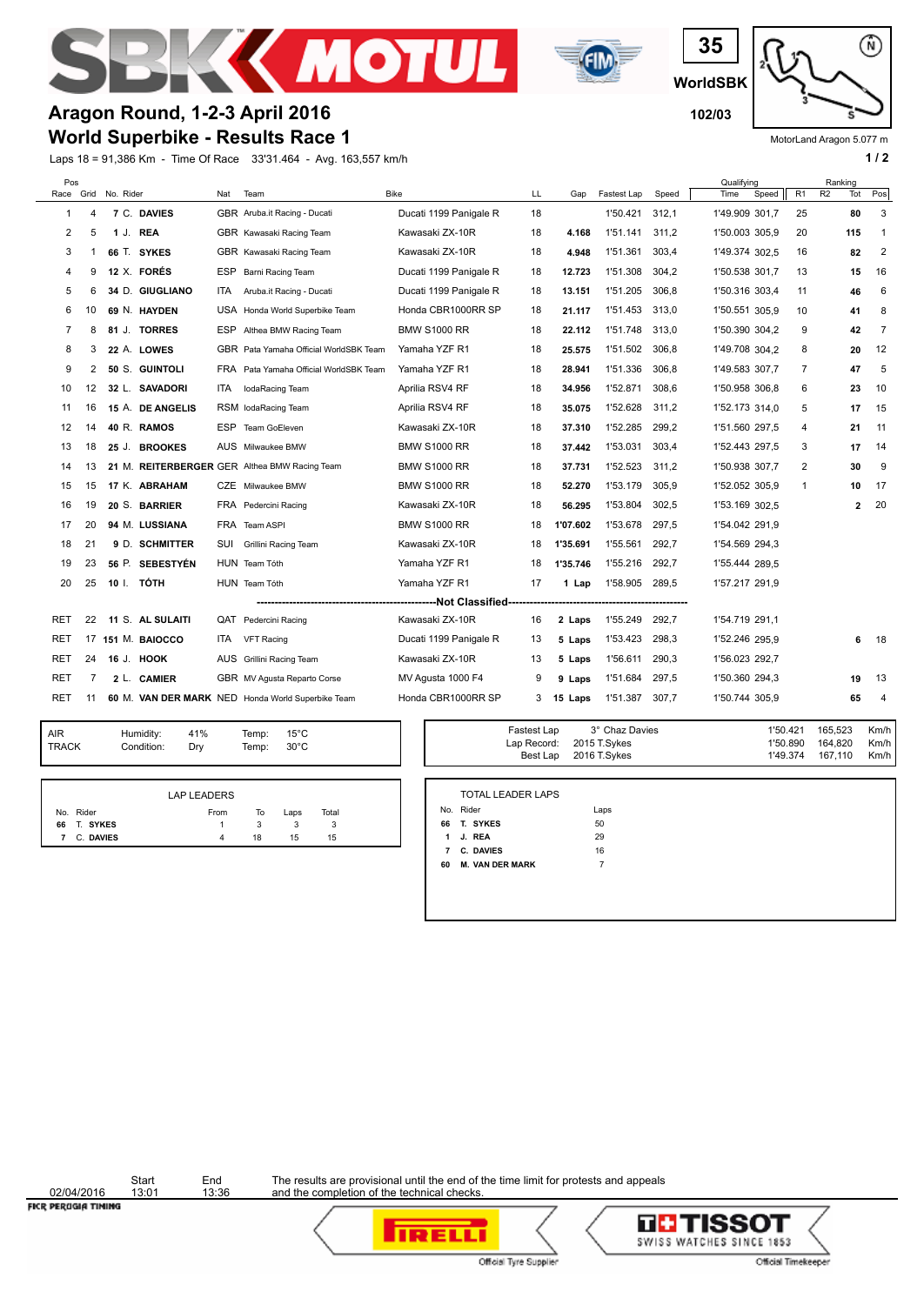



**World Superbike - Results Race 1 Aragon Round, 1-2-3 April 2016 102/03**

**WorldSBK**

**35**

渝

MotorLand Aragon 5.077 m

### RACE HIGHLIGHTS

| 12.57.52 |                 | Warm-up Lap Start                 |
|----------|-----------------|-----------------------------------|
| 13.01.03 |                 | Start                             |
| 13.05.37 |                 | No Jump Start                     |
| 13.06.58 | 60 van der Mark | Crashed - Rider OK - Turn 5       |
| 13.07.48 | 60 van der Mark | Out                               |
| 13.17.58 | 2 Camier        | Technical Problem - Turn 1        |
| 13.18.55 | 2 Camier        | Out                               |
| 13.25.47 | 151 Baiocco     | <b>Entered Pits</b>               |
| 13.26.12 | 151 Baiocco     | Out                               |
| 13.26.26 | 16 Hook         | <b>Entered Pits</b>               |
| 13.27.26 | 16 Hook         | Out                               |
| 13.32.04 | 11 Al Sulaiti   | <b>Entered Pits</b>               |
| 13.32.41 | 11 Al Sulaiti   | Out                               |
| 13.35.30 | 50 Guintoli     | Technical Problem - Pit Lane Exit |
| 13.36.29 |                 | End Of Session                    |

02/04/2016<br>FICR PEROGIA TIMING

Start End<br>13:01 13:36



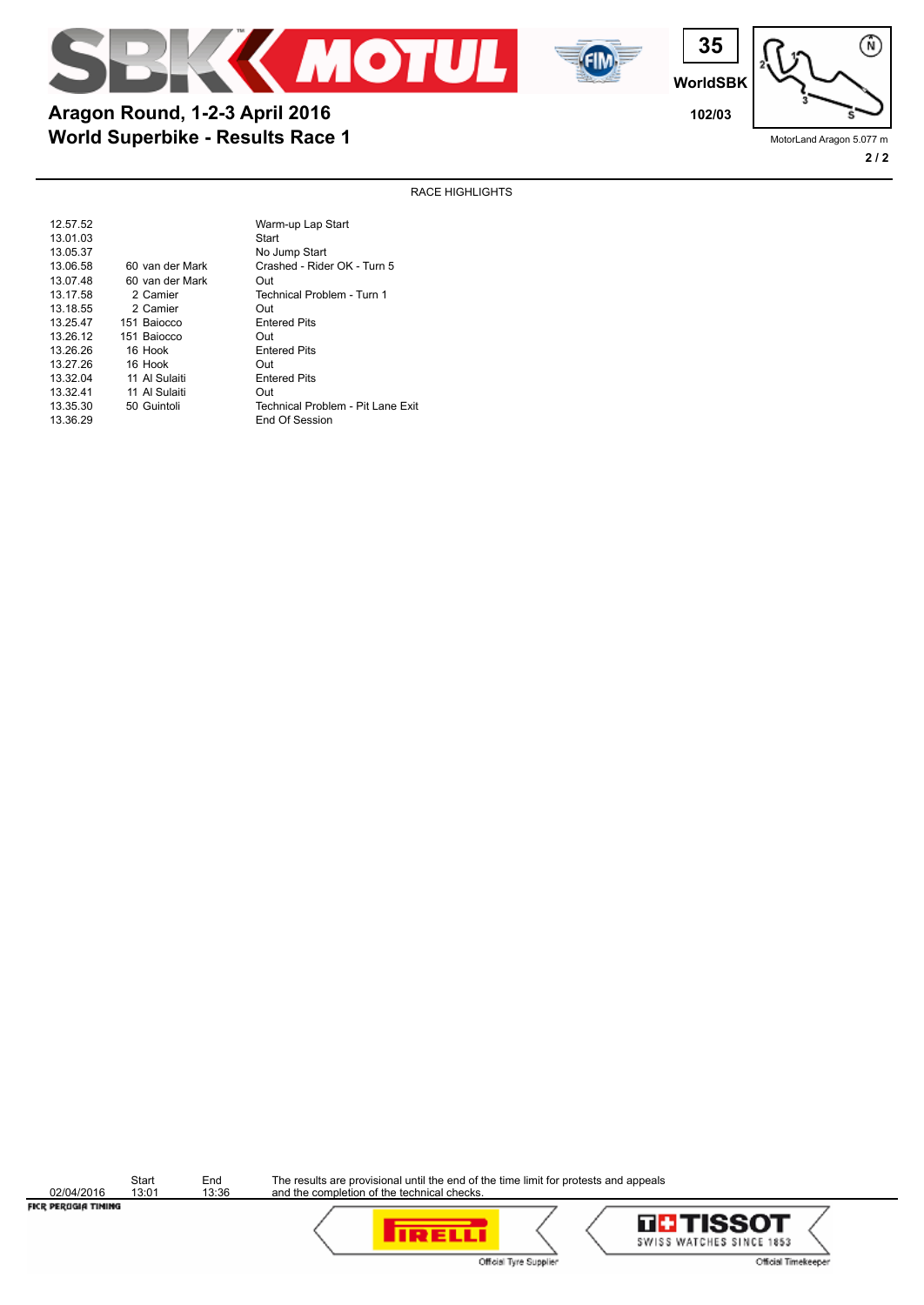







MotorLand Aragon 5.077 m

## **World Superbike - Results Race 2 Aragon Round, 1-2-3 April 2016 102/03**

Laps 18 = 91,386 Km - Time Of Race 33'36.606 - Avg. 163,140 km/h **1 and 1 and 1 and 1 and 1 and 1 a** 1 a

| Pos  |    |                |                        |      |                                               |                                 |    |          |             |       | Qualifying     |       |                |                | Ranking |                |
|------|----|----------------|------------------------|------|-----------------------------------------------|---------------------------------|----|----------|-------------|-------|----------------|-------|----------------|----------------|---------|----------------|
| Race |    | Grid No. Rider |                        | Nat  | Team                                          | <b>Bike</b>                     | LL | Gap      | Fastest Lap | Speed | Time           | Speed | R <sub>1</sub> | R <sub>2</sub> | Tot     | Pos            |
| 1    | 4  |                | 7 C. DAVIES            |      | GBR Aruba.it Racing - Ducati                  | Ducati 1199 Panigale R          | 18 |          | 1'51.053    | 305,1 | 1'49.909 301.7 |       | 25             | 25             | 105     | $\overline{2}$ |
| 2    |    | 66 T.          | <b>SYKES</b>           |      | GBR Kawasaki Racing Team                      | Kawasaki ZX-10R                 | 18 | 6.471    | 1'51.504    | 302.5 | 1'49.374 302,5 |       | 16             | 20             | 102     | 3              |
| 3    | 5  | 1 J.           | <b>REA</b>             |      | GBR Kawasaki Racing Team                      | Kawasaki ZX-10R                 | 18 | 9.161    | 1'51.344    | 306.8 | 1'50.003 305.9 |       | 20             | 16             | 131     | $\mathbf{1}$   |
| 4    | 9  |                | 12 X. FORÉS            |      | ESP Barni Racing Team                         | Ducati 1199 Panigale R          | 18 | 11.436   | 1'51.556    | 302.5 | 1'50.538 301.7 |       | 13             | 13             | 28      | 10             |
| 5    | 8  |                | 81 J. TORRES           | ESP  | Althea BMW Racing Team                        | <b>BMW S1000 RR</b>             | 18 | 15.969   | 1'52.062    | 307,7 | 1'50.390 304,2 |       | 9              | 11             | 53      | 7              |
| 6    | 6  |                | 34 D. GIUGLIANO        | ITA  | Aruba.it Racing - Ducati                      | Ducati 1199 Panigale R          | 18 | 18.278   | 1'51.352    | 300,8 | 1'50.316 303,4 |       | 11             | 10             | 56      | 5              |
| 7    | 11 |                | 60 M. VAN DER MARK NED |      | Honda World Superbike Team                    | Honda CBR1000RR SP              | 18 | 20.931   | 1'52.050    | 305,1 | 1'50.744 305.9 |       |                | 9              | 74      | 4              |
| 8    | 16 |                | 15 A. DE ANGELIS       |      | RSM lodaRacing Team                           | Aprilia RSV4 RF                 | 18 | 24.790   | 1'52.407    | 313,0 | 1'52.173 314,0 |       | 5              | 8              | 25      | 13             |
| 9    | 3  |                | 22 A. LOWES            |      | GBR Pata Yamaha Official WorldSBK Team        | Yamaha YZF R1                   | 18 | 25.246   | 1'52.186    | 304,2 | 1'49.708 304,2 |       | 8              | 7              | 27      | 12             |
| 10   | 2  |                | 50 S. GUINTOLI         | FRA  | Pata Yamaha Official WorldSBK Team            | Yamaha YZF R1                   | 18 | 25.548   | 1'52.420    | 305.1 | 1'49.583 307.7 |       | 7              | 6              | 53      | 6              |
| 11   | 12 |                | 32 L. SAVADORI         | ITA. | lodaRacing Team                               | Aprilia RSV4 RF                 | 18 | 27.675   | 1'52.330    | 310.3 | 1'50.958 306.8 |       | 6              | 5              | 28      | 11             |
| 12   | 14 |                | 40 R. RAMOS            | ESP  | Team GoEleven                                 | Kawasaki ZX-10R                 | 18 | 29.364   | 1'52.417    | 300,0 | 1'51.560 297,5 |       | 4              | 4              | 25      | 14             |
| 13   | 18 |                | 25 J. BROOKES          |      | AUS Milwaukee BMW                             | <b>BMW S1000 RR</b>             | 18 | 31.749   | 1'52.635    | 298,3 | 1'52.443 297.5 |       | 3              | 3              | 20      | 15             |
| 14   | 15 |                | 17 K. ABRAHAM          |      | CZE Milwaukee BMW                             | <b>BMW S1000 RR</b>             | 18 | 34.314   | 1'52.995    | 307.7 | 1'52.052 305.9 |       | $\mathbf{1}$   | $\overline{2}$ | 12      | 17             |
| 15   | 13 |                |                        |      | 21 M. REITERBERGER GER Althea BMW Racing Team | BMW S1000 RR                    | 18 | 34.333   | 1'52.453    | 308,6 | 1'50.938 307,7 |       | 2              | 1              | 31      | 9              |
| 16   | 7  |                | 2 L. CAMIER            |      | GBR MV Agusta Reparto Corse                   | MV Agusta 1000 F4               | 18 | 34.777   | 1'53.058    | 290.3 | 1'50.360 294,3 |       |                |                | 19      | 16             |
| 17   | 17 |                | 151 M. BAIOCCO         | ITA. | <b>VFT Racing</b>                             | Ducati 1199 Panigale R          | 18 | 41.449   | 1'53.174    | 296.7 | 1'52.246 295,9 |       |                |                | 6       | 18             |
| 18   | 20 |                | 94 M. LUSSIANA         | FRA  | Team ASPI                                     | <b>BMW S1000 RR</b>             | 18 | 1'16.542 | 1'54.920    | 294,3 | 1'54.042 291,9 |       |                |                |         |                |
| 19   | 21 |                | 9 D. SCHMITTER         | SUI  | Grillini Racing Team                          | Kawasaki ZX-10R                 | 18 | 1'22.960 | 1'55.357    | 293.5 | 1'54.569 294.3 |       |                |                |         |                |
| 20   | 23 |                | 56 P. SEBESTYÉN        |      | HUN Team Tóth                                 | Yamaha YZF R1                   | 18 | 1'25.830 | 1'55.643    | 291,1 | 1'55.444 289.5 |       |                |                |         |                |
| 21   | 22 |                | 11 S. AL SULAITI       | QAT  | Pedercini Racing                              | Kawasaki ZX-10R                 | 18 | 1'28.363 | 1'55.438    | 295,1 | 1'54.719 291,1 |       |                |                |         |                |
| 22   | 25 |                | 10 I. TÓTH             |      | HUN Team Tóth                                 | Yamaha YZF R1                   | 17 | 1 Lap    | 1'58.373    | 286,5 | 1'57.217 291.9 |       |                |                |         |                |
|      |    |                |                        |      |                                               | -------------Not Classified---- |    |          |             |       |                |       |                |                |         |                |
| RET  | 10 |                | 69 N. HAYDEN           |      | USA Honda World Superbike Team                | Honda CBR1000RR SP              | 15 | 3 Laps   | 1'52.006    | 303,4 | 1'50.551 305.9 |       | 10             |                | 41      | -8             |
| RET  | 24 | 16 J.          | HOOK                   |      | AUS Grillini Racing Team                      | Kawasaki ZX-10R                 | 12 | 6 Laps   | 1'56.558    | 290,3 | 1'56.023 292,7 |       |                |                |         |                |
| RET  | 19 |                | 20 S. BARRIER          |      | FRA Pedercini Racing                          | Kawasaki ZX-10R                 | 1  | 17 Laps  |             | 303,4 | 1'53.169 302,5 |       |                |                | 2       | -20            |

| AIR          | Humidity:  | 48% |
|--------------|------------|-----|
| <b>TRACK</b> | Condition: | Dry |

48% 19°C Temp: 29°C

|             |           | <b>LAP LEADERS</b> |    |      |       |
|-------------|-----------|--------------------|----|------|-------|
| No. Rider   |           | From               | To | Laps | Total |
| 66 T. SYKES |           |                    |    |      |       |
| 7           | C. DAVIES | 2                  | 18 | 17   | 17    |

| Temp:<br>$19^{\circ}$ C<br>Temp:<br>$29^{\circ}$ C | Fastest Lap | 4° Chaz Davies<br>Lap Record: 2016 C.Davies<br>Best Lap 2016 T. Sykes | 1'51.053  164.581<br>1'50.421<br>1'49.374 | 165.520<br>167.110 | Km/h<br>Km/h<br>Km/h I |
|----------------------------------------------------|-------------|-----------------------------------------------------------------------|-------------------------------------------|--------------------|------------------------|
|                                                    |             |                                                                       |                                           |                    |                        |

|              | No. Rider              | Laps |  |
|--------------|------------------------|------|--|
| 66           | T. SYKES               | 51   |  |
| $\mathbf{7}$ | C. DAVIES              | 33   |  |
|              | 1 J. REA               | 29   |  |
| 60           | <b>M. VAN DER MARK</b> | 7    |  |

03/04/2016<br>FICR PEROGIA TIMING

Start End<br>13:00 13:36





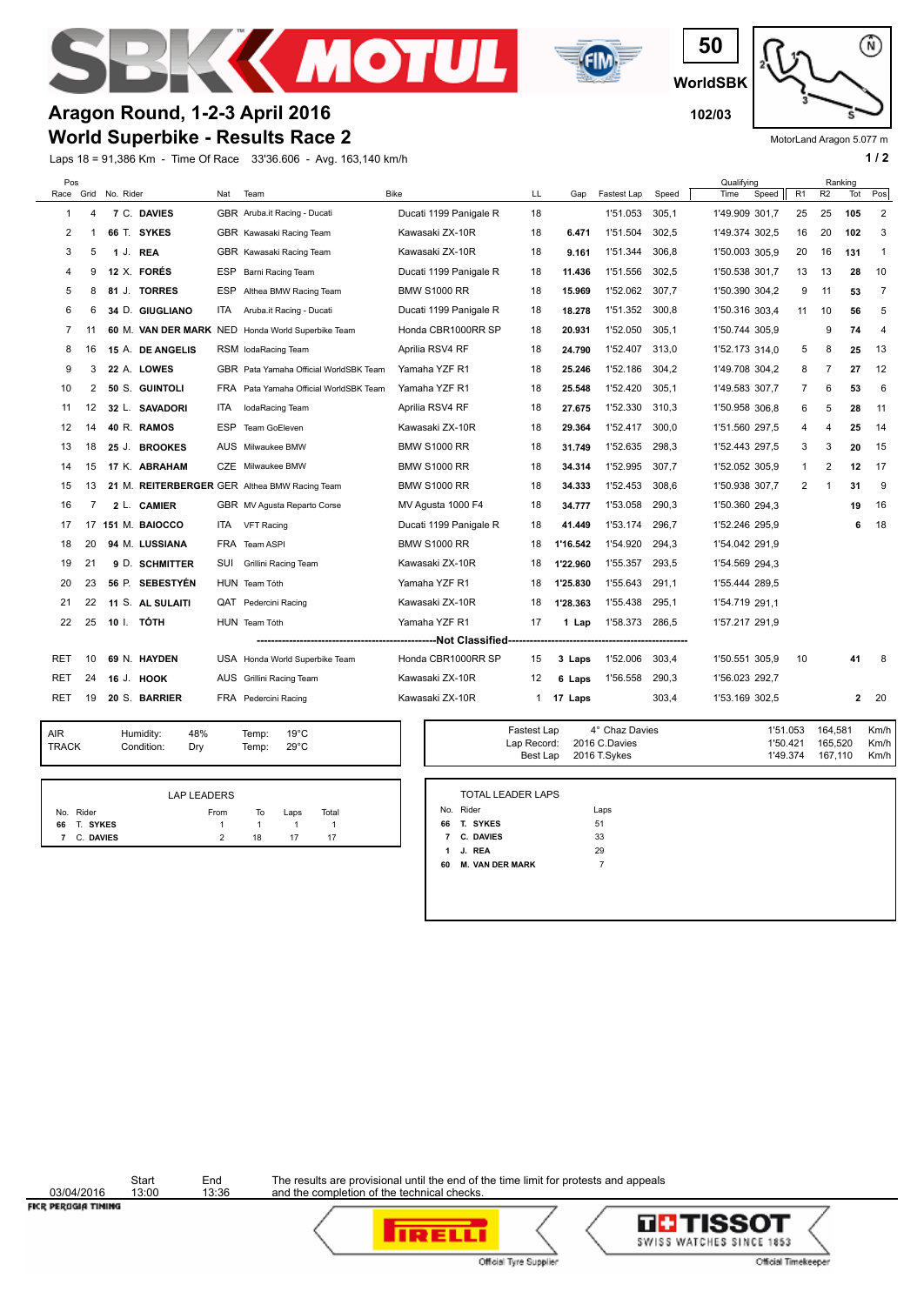



**World Superbike - Results Race 2 Aragon Round, 1-2-3 April 2016 102/03**

**WorldSBK**

**50**



MotorLand Aragon 5.077 m

渝

### RACE HIGHLIGHTS

| 12.57.47 |            | Warm-up Lap Start     |
|----------|------------|-----------------------|
| 13.00.59 |            | Start                 |
| 13.02.38 | 22 Lowes   | Under Investigation   |
| 13.03.28 |            | No Jump Start         |
| 13.04.32 | 20 Barrier | Crashed - Turn 15     |
| 13.05.27 | 20 Barrier | Out                   |
| 13.07.30 | 20 Barrier | <b>Medical Center</b> |
| 13.24.16 | 16 Hook    | <b>Entered Pits</b>   |
| 13.26.05 | 16 Hook    | Out                   |
| 13.29.45 | 69 Hayden  | <b>Entered Pits</b>   |
| 13.30.25 | 69 Hayden  | Out                   |
| 13.36.06 |            | End Of Session        |
|          |            |                       |

03/04/2016<br>FICR PEROGIA TIMING

Start End<br>13:00 13:36



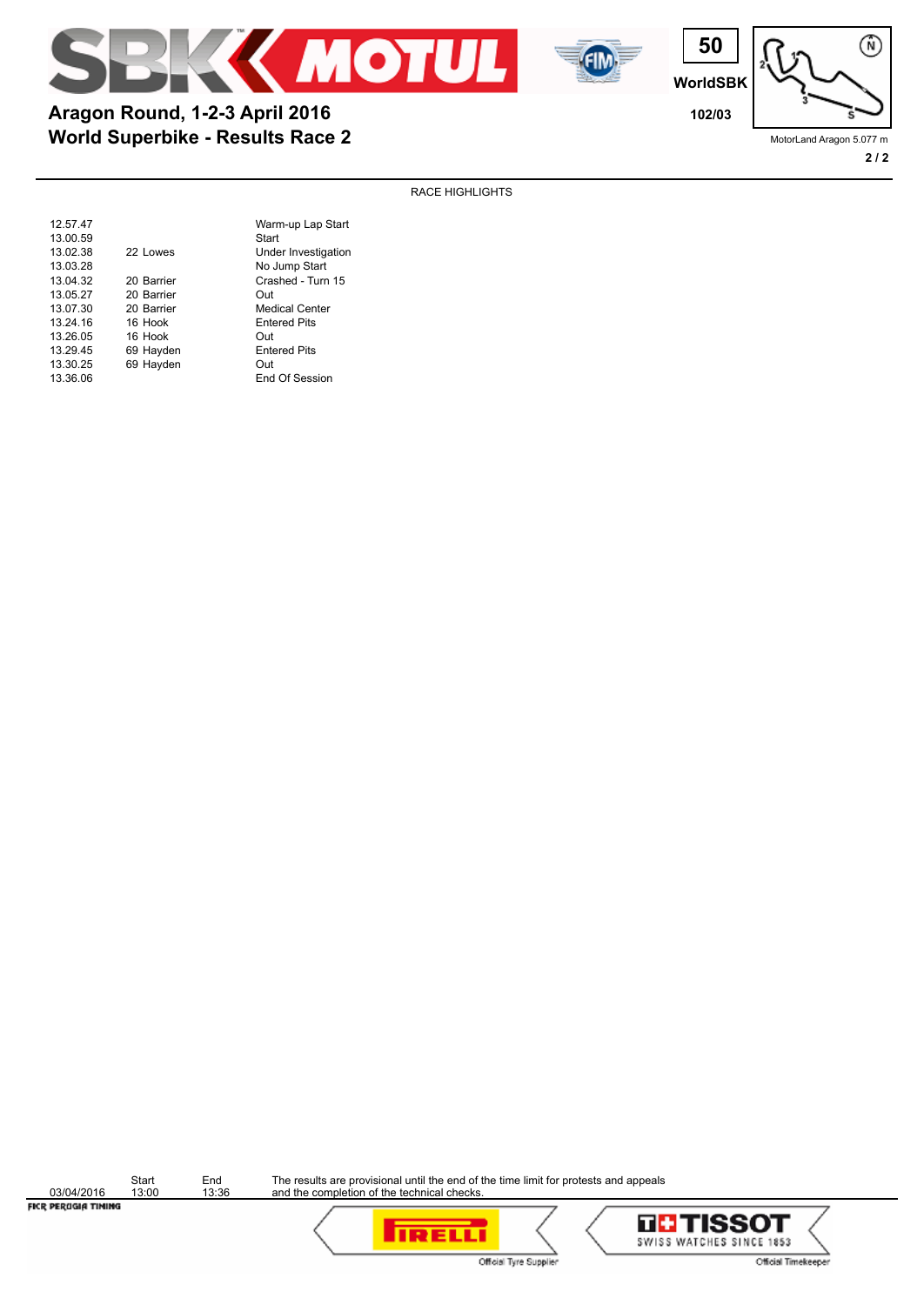### ⊃[ **RSPC FIM WORLD CHAMPION**

# **Aragon Round, 1-2-3 April 2016 102/3 102/3**

**World Supersport - Results Race**

Laps 16 = 81,232 Km - Time Of Race 30'58.615 - Avg. 157,340 km/h **1 and 2 1 and 2 1 a 1 a 1 a 1 a 1 a 1 a 1 a 1 a 1 a 1 a 1 a 1 a 1 a 1 a 1 a 1 a 1 a 1 a 1 a 1 a 1 a 1 a 1 a** 



MotorLand Aragon 5.077 m

| Pos<br>Race    | Grid           | No. Rider  |                       | Nat        | Team                             | <b>Bike</b>                 | Class      | LL          | Gap      | Fastest Lap | Speed | Qualifying<br>Time<br>Speed | R              | Ranking<br>Tot          | Pos            |
|----------------|----------------|------------|-----------------------|------------|----------------------------------|-----------------------------|------------|-------------|----------|-------------|-------|-----------------------------|----------------|-------------------------|----------------|
| 1              | 1              |            | 1 K. SOFUOGLU         |            | TUR Kawasaki Puccetti Racing     | Kawasaki ZX-6R              |            | 16          |          | 1'55.344    | 260,2 | 1'54.000 263,4              | 25             | 45                      | $\overline{2}$ |
| 2              | $\overline{2}$ |            | 21 R. KRUMMENACHERSUI |            | Kawasaki Puccetti Racing         | Kawasaki ZX-6R              |            | 16          | 1.486    | 1'55.789    | 270,7 | 1'54.830 259,0              | 20             | 58                      | $\mathbf{1}$   |
| 3              | 8              |            | 88 N. TEROL           | ESP        | Schmidt Racing                   | MV Agusta F3 675            |            | 16          | 2.943    | 1'55.645    | 268.7 | 1'55.478 262.1              | 16             | 21                      | 6              |
| 4              | 3              |            | 16 J. CLUZEL          |            | FRA MV Agusta Reparto Corse      | MV Agusta F3 675            |            | 16          | 3.838    | 1'55.809    | 272,7 | 1'54.844 264,7              | 13             | 38                      | 3              |
| 5              | 10             |            | 61 A. ZACCONE         | <b>ITA</b> | San Carlo Team Italia            | Kawasaki ZX-6R              | <b>ESS</b> | 16          | 4.106    | 1'55.721    | 270,0 | 1'55.743 260,9              | 11             | 11                      | 14             |
| 6              | 12             |            | 47 A. BASSANI         | ITA        | San Carlo Team Italia            | Kawasaki ZX-6R              | <b>ESS</b> | 16          | 4.177    | 1'55.545    | 274,1 | 0.000                       | 10             | 10                      | 16             |
| $\overline{7}$ | 16             |            | 64 F. CARICASULO      | ITA        | Bardahl Evan Bros. Honda Racing  | Honda CBR600RR              |            | 16          | 9.059    | 1'55.652    | 273,4 | 1'56.181 264,1              | 9              | 29                      | 4              |
| 8              | 17             |            | 63 Z. KHAIRUDDIN      |            | MAS Orelac Racing VerdNatura     | Kawasaki ZX-6R              |            | 16          | 11.036   | 1'55.399    | 270,0 | 1'56.197 266,0              | 8              | 20                      | 8              |
| 9              | 14             |            | 19 K. WAHR            |            | GER Gemar Balloons - Team Lorini | Honda CBR600RR              |            | 16          | 18.095   | 1'56.350    | 260,9 | 1'56.138 259,0              | 7              | 11                      | 15             |
| 10             | 5              |            | 11 C. GAMARINO        | ITA.       | Team GoEleven                    | Kawasaki ZX-6R              |            | 16          | 18.150   | 1'56.123    | 266,7 | 1'55.087 257,1              | 6              | 19                      | 9              |
| 11             | 18             |            | <b>111 K. SMITH</b>   |            | GBR CIA Landlord Insurance Honda | Honda CBR600RR              |            | 16          | 18.155   | 1'56.157    | 264,7 | 1'56.233 268,0              | 5              | 16                      | 11             |
| 12             | 13             |            | 77 K. RYDE            |            | GBR Ranieri Med - SC Racing      | Yamaha YZF R6               |            | 16          | 18.552   | 1'56.493    | 270,7 | 1'55.822 265,4              | 4              | $\overline{\mathbf{4}}$ | 22             |
| 13             | 15             | 55 I.      | <b>MIKHALCHIK</b>     |            | UKR DS Junior Team               | Kawasaki ZX-6R              | <b>ESS</b> | 16          | 18.815   | 1'56.152    | 264,7 | 1'56.156 263,4              | 3              | 3                       | 23             |
| 14             | 20             |            | 69 O. JEZEK           |            | CZE Team GoEleven                | Kawasaki ZX-6R              |            | 16          | 20.984   | 1'56.574    | 262,8 | 1'57.019 257,1              | $\overline{2}$ | 16                      | 13             |
| 15             | 21             |            | 10 N. CALERO          | <b>ESP</b> | Orelac Racing VerdNatura         | Kawasaki ZX-6R              |            | 16          | 40.449   | 1'57.205    | 264,7 | 1'57.380 264,1              | $\mathbf{1}$   | 1                       | 26             |
| 16             | 27             |            | 78 H. OKUBO           | JPN        | CIA Landlord Insurance Honda     | Honda CBR600RR              |            | 16          | 53.750   | 1'57.993    | 263,4 | 1'58.436 261,5              |                |                         |                |
| 17             | 31             |            | 119 J. CHROBAK        |            | HUN Schmidt Racing               | MV Agusta F3 675            | <b>ESS</b> | 16          | 57.137   | 1'58.810    | 257,1 | 1'59.643 258,4              |                |                         |                |
| 18             | 25             |            | 84 L. CRESSON         |            | BEL MTM / HS Kawasaki            | Kawasaki ZX-6R              | <b>ESS</b> | 16          | 59.108   | 1'58.456    | 257,8 | 1'57.983 259,0              |                |                         |                |
| 19             | 19             |            | 6 D. STIRPE           | ITA        | Scuderia Maranga Racing          | Kawasaki ZX-6R              | ESS        | 16          | 1'08.011 | 1'57.422    | 261,5 | 1'56.896 263,4              |                |                         |                |
| 20             | 23             |            | 12 C. GOBBI           | ITA        | <b>VFT Racing</b>                | Yamaha YZF R6               | <b>ESS</b> | 16          | 1'10.494 | 1'58.228    | 262,1 | 1'57.870 263,4              |                |                         |                |
| 21             | 32             | 83 L. EPIS |                       |            | AUS Response RE Racing           | Kawasaki ZX-6R              |            | 16          | 1'30.327 | 2'00.104    | 256.5 | 2'00.824 256,5              |                |                         |                |
| 22             | 34             |            | 50 B. ORTT            |            | CAN WILSport Racedays Honda      | Honda CBR600RR              | ESS        | 15          | 1 Lap    | 2'01.300    | 250,0 | 2'01.628 254,1              |                |                         |                |
|                |                |            |                       |            |                                  | -----------Not Classified - |            |             |          |             |       |                             |                |                         |                |
| RET            | 28             | 35 S. HILL |                       |            | GBR CIA Landlord Insurance Honda | Honda CBR600RR              |            | 15          | 1 Lap    | 1'58.379    | 259,0 | 1'58.849 257,8              |                |                         |                |
| RET            | $\overline{7}$ |            | 25 A. BALDOLINI       | ITA        | Race Department ATK#25           | MV Agusta F3 675            |            | 6           | 10 Laps  | 1'55.882    | 268,7 | 1'55.443 260,9              |                | 20                      | $\overline{7}$ |
| RET            | 6              |            | 87 L. ZANETTI         | ITA        | MV Agusta Reparto Corse          | MV Agusta F3 675            |            | 2           | 14 Laps  | 1'56.220    | 270,7 | 1'55.395 264,7              |                | 8                       | 17             |
| RET            | 33             |            | 7 A. LICCIARDI        | BEL        | R2 MotorRacing Team              | Kawasaki ZX-6R              | <b>ESS</b> | 2           | 14 Laps  | 2'00.668    | 259,6 | 2'01.283 255,9              |                |                         |                |
| RET            | 29             |            | 23 C. TANGRE          | <b>FRA</b> | Team Yohann Moto Sport           | Suzuki GSX-R600             | ESS        | 2           | 14 Laps  | 1'59.353    | 262,8 | 1'58.914 257,1              |                |                         |                |
| <b>RET</b>     | 24             | 96 J.      | <b>ORELLANA</b>       | ESP        | <b>WILSport Racedays Honda</b>   | Honda CBR600RR              | <b>ESS</b> | 1           | 15 Laps  |             | 259,6 | 1'57.912 255,3              |                |                         |                |
| RET            | 30             |            | 17 H. KUNIKAWA        | JPN        | Kawasaki Puccetti Racing         | Kawasaki ZX-6R              |            | $\mathbf 0$ |          |             |       | 1'58.920 262,8              |                |                         |                |
| RET            | 9              |            | 4 G. REA              |            | GBR GRT Racing Team              | MV Agusta F3 675            |            | 0           |          |             | 264,1 | 1'55.583 262,8              |                | 16                      | 12             |
| <b>RET</b>     | 4              | 2 P.       | <b>JACOBSEN</b>       |            | USA Honda World Supersport Team  | Honda CBR600RR              |            | $\mathbf 0$ |          |             |       | 1'54.919 264,1              |                | 27                      | 5              |
| RET            | 26             |            | 161 A. IVANOV         |            | RUS DMC Panavto-Yamaha           | Yamaha YZF R6               |            | $\mathbf 0$ |          |             |       | 1'58.193 258,4              |                |                         |                |
| RET            | 22             |            | 41 A. WAGNER          |            | AUS GRT Racing Team              | MV Agusta F3 675            |            | 0           |          |             |       | 1'57.520 260.2              |                | $\overline{7}$          | 19             |
| RET            | 11             |            | 44 R. ROLFO           | ITA        | Team Factory Vamag               | MV Agusta F3 675            |            | 0           |          |             |       | 1'57.167 258,4              |                | $\overline{\mathbf{r}}$ | 18             |
|                |                |            |                       |            |                                  |                             |            |             |          |             |       |                             |                |                         |                |

GIN

| AIR   | Humidity:  | 41% | Temp: | $18^{\circ}$ C |
|-------|------------|-----|-------|----------------|
| TRACK | Condition: | Drv | Temp: | $26^{\circ}$ C |

|               | LAP LEADERS |    |      |       |  |
|---------------|-------------|----|------|-------|--|
| No. Rider     | From        | To | Laps | Total |  |
| 1 K. SOFUOGLU |             | 16 | 16   | 16    |  |

| Temp:<br>$18^{\circ}$ C<br>Temp:<br>$26^{\circ}$ C |  | Fastest Lap | 3° Kenan Sofuoglu<br>Lap Record: 2015 P. Jacobsen<br>Best Lap 2015 J.Cluzel | 1'53.138 | 1'55.344 158.458<br>1'54.605 159.480<br>161.550 | Km/h<br>Km/h<br>Km/h |
|----------------------------------------------------|--|-------------|-----------------------------------------------------------------------------|----------|-------------------------------------------------|----------------------|
|----------------------------------------------------|--|-------------|-----------------------------------------------------------------------------|----------|-------------------------------------------------|----------------------|

|                | No. Rider          | Laps |
|----------------|--------------------|------|
| 1              | K. SOFUOGLU        | 21   |
| $\overline{2}$ | <b>P. JACOBSEN</b> | 18   |
| 13             | A. WEST            | 4    |
| 16             | J. CLUZEL          | 4    |
| 21             | R. KRUMMENACHER    | 4    |

03/04/2016<br>FICR PERUGIA TIMING

Start End<br>11:21 11:54



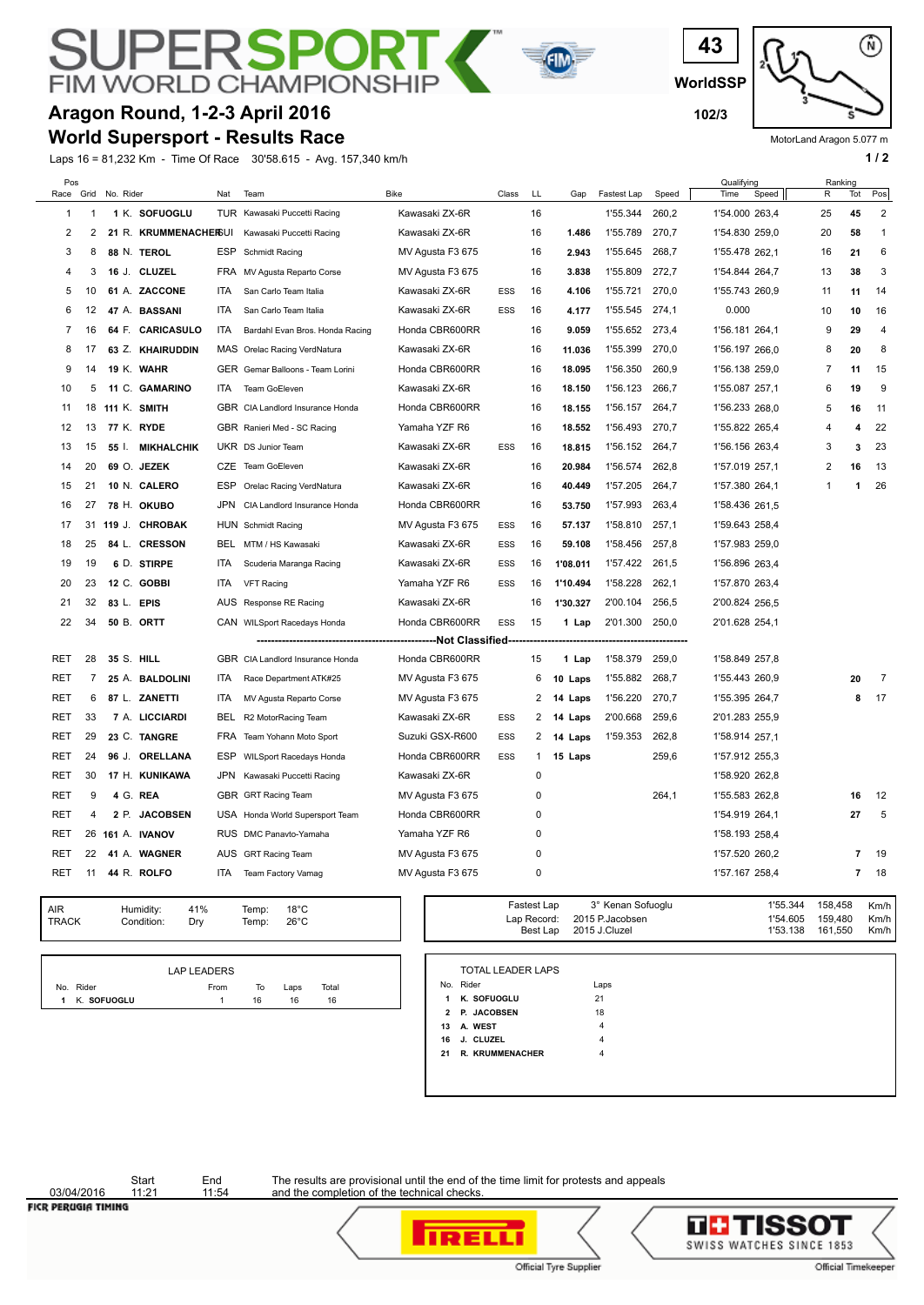**WorldSSP**

**43**

**Aragon Round, 1-2-3 April 2016 102/3 102/3** 

MotorLand Aragon 5.077 m **2 / 2**

渝

RACE HIGHLIGHTS

 $\sqrt{f}$ 

| 11.17.49 |              | Warm-up Lap Start                  |
|----------|--------------|------------------------------------|
| 11.21.39 |              | Start                              |
| 11.21.43 | 2 Jacobsen   | Crashed - Turn 2                   |
| 11.23.24 | 4 Rea        | On the Gravel - Turn 16            |
| 11.23.51 | 4 Rea        | Technical Problem - Turn 16        |
| 11 24 07 | 161 Ivanov   | Crashed - Turn 1                   |
| 11.24.08 | 41 Wagner    | Crashed - Turn 1                   |
| 11.24.09 | 17 Kunikawa  | Crashed - Turn 1                   |
| 11.24.21 |              | No Jump Start                      |
| 11 24 28 | 96 Orellana  | Crashed - Rider OK - Turn 9        |
| 11 24 42 | 44 Rolfo     | Out                                |
| 11.25.53 | 87 Zanetti   | On the Gravel - Re-Joined - Turn 3 |
| 11.26.09 | 7 Licciardi  | Crashed - Turn 5                   |
| 11 26 18 | 87 Zanetti   | Technical Problem - Turn 5         |
| 11.26.33 | 23 Tangre    | Technical Problem - Turn 7         |
| 11.27.50 | 50 Ortt      | Under Investigation                |
| 11.30.17 | 41 Wagner    | <b>Medical Center</b>              |
| 11.30.18 | 161 Ivanov   | <b>Medical Center</b>              |
| 11.32.19 | 17 Kunikawa  | <b>Medical Center</b>              |
| 11.33.03 | 25 Baldolini | Technical Problem - Turn 1         |
| 11.52.07 | 6 Stirpe     | Crashed - Rider OK - Turn 9        |
| 11.52.19 | 6 Stirpe     | Re-joined                          |
| 11.54.02 | 35 Hill      | Technical Problem - Turn 7         |
| 11.54.26 |              | End Of Session                     |
|          |              |                                    |

**World Supersport - Results Race**

**JPERSPOR** 

**FIM WORLD CHAMPIONSH** 

Start End<br>11:21 11:54  $\frac{03/04/2016}{\text{FICR PERUGIA TIMING}}$ 



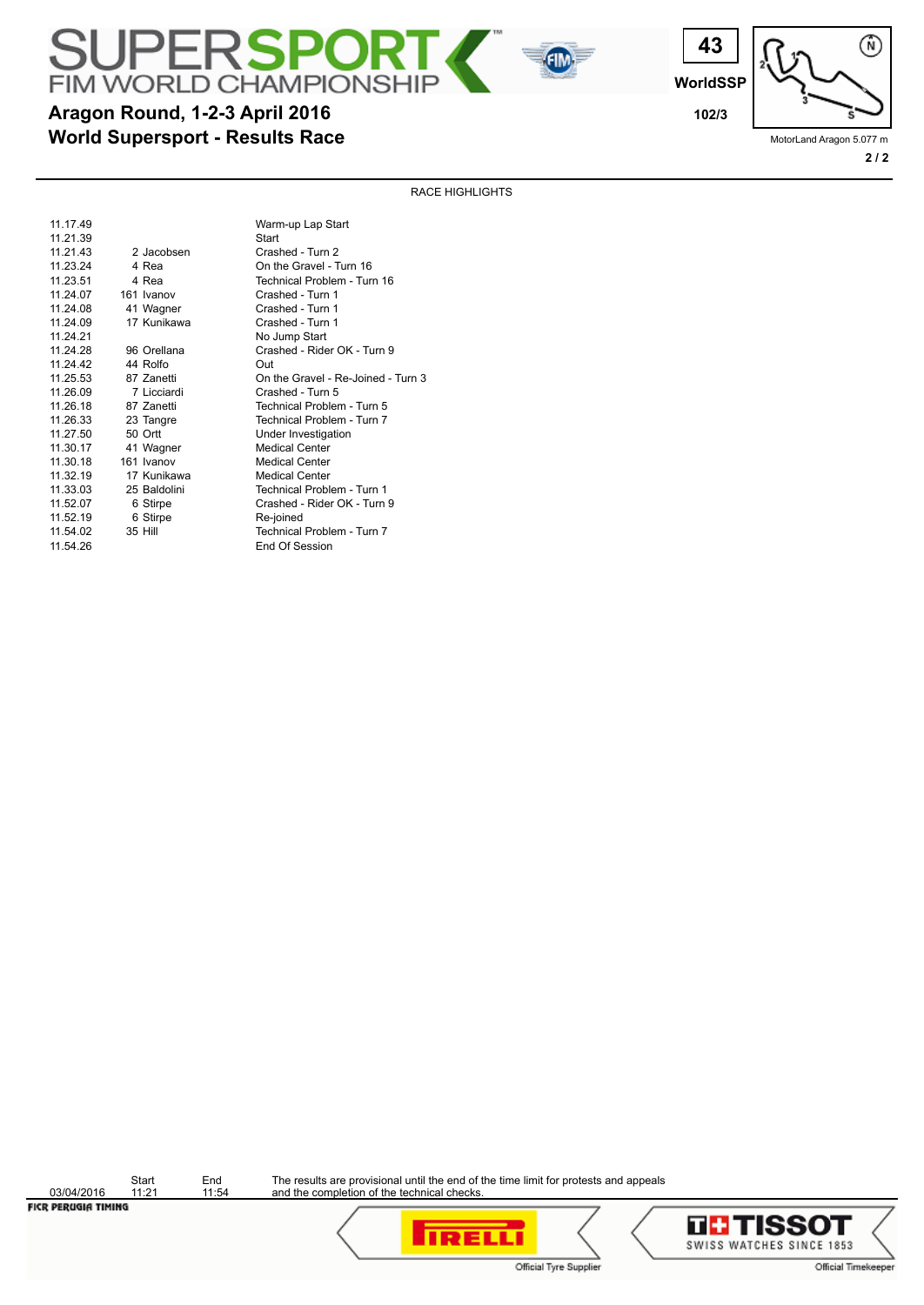# SUPERSTOCK1000

# **Aragon Round, 1-2-3 April 2016**

**Superstock 1000 - Results Race**

Laps 8 = 40,616 Km - Time Of Race 15'13.411 - Avg. 160,079 km/h **1 / 3** 



**28**

MotorLand Aragon 5.077 m

| Pos<br>Race         | Grid | No. Rider |                                       | Nat        | Team                                               | <b>Bike</b>                   | LL                                     | Gap      | Fastest Lap                          | Speed                    | Qualifying<br>Time | Speed                            | Ranking<br>R                  | Tot            | Pos                  |
|---------------------|------|-----------|---------------------------------------|------------|----------------------------------------------------|-------------------------------|----------------------------------------|----------|--------------------------------------|--------------------------|--------------------|----------------------------------|-------------------------------|----------------|----------------------|
| 1                   | 7    |           | 36 L. MERCADO                         |            | ARG Aruba.it Racing - Junior Team                  | Ducati 1199 Panigale R        | 8                                      |          | 1'53.610                             | 293,5                    | 1'53.814 297,5     |                                  | 25                            | 25             | 1                    |
| 2                   | 2    |           | 12 M. RINALDI                         | ITA.       | Aruba.it Racing - Junior Team                      | Ducati 1199 Panigale R        | 8                                      | 0.431    | 1'53.394                             | 295,9                    | 1'52.845 293,5     |                                  | 20                            | 20             | 2                    |
| 3                   | 6    |           | 35 R. DE ROSA                         | ITA.       | Althea BMW Racing Team                             | <b>BMW S 1000 RR</b>          | 8                                      | 1.609    | 1'53.521                             | 300,0                    | 1'53.022 297,5     |                                  | 16                            | 16             | 3                    |
| 4                   | 4    |           | 84 R. RUSSO                           | ITA        | PATA Yamaha Official Stock Team                    | Yamaha YZF R1                 | 8                                      | 3.067    | 1'53.705                             | 294,3                    | 1'52.960 298,3     |                                  | 13                            | 13             | 4                    |
| 5                   | 1    |           | 21 F. MARINO                          | <b>FRA</b> | PATA Yamaha Official Stock Team                    | Yamaha YZF R1                 | 8                                      | 5.076    | 1'53.697                             | 295,1                    | 1'52.773 295,1     |                                  | 11                            | 11             | 5                    |
| 6                   | 9    |           | 74 K. CALIA                           | ITA.       | Nuova M2 Racing                                    | Aprilia RSV4 RF               | 8                                      | 9.074    | 1'54.284                             | 295,9                    | 1'54.073 299,2     |                                  | 10                            | 10             | 6                    |
| 7                   | 17   |           | 59 A. MANTOVANI                       | ITA        | Guandalini Racing Yamaha                           | Yamaha YZF R1                 | 8                                      | 12.051   | 1'54.873                             | 294,3                    | 1'54.884 293,5     |                                  | 9                             | 9              | 7                    |
| 8                   | 15   |           | 87 L. MARCONI                         | ITA        | Team Trasimeno                                     | Yamaha YZF R1                 | 8                                      | 12.114   | 1'54.712                             | 295,9                    | 1'54.701 292,7     |                                  | 8                             | 8              | 8                    |
| 9                   | 8    |           | 7 M. SCHEIB                           | <b>CHI</b> | TARGO Bank EasyRace SBK Team                       | <b>BMW S 1000 RR</b>          | 8                                      | 12.156   | 1'54.726                             | 294,3                    | 1'53.895 293,5     |                                  | 7                             | $\overline{7}$ | 9                    |
| 10                  | 22   |           | 43 F. MASSEI                          | ITA.       | Team Trasimeno                                     | Yamaha YZF R1                 | 8                                      | 12.314   | 1'54.888                             | 296,7                    | 1'55.125 289,5     |                                  | 6                             | 6              | 10                   |
| 11                  | 13   |           | 70 L. VITALI                          | ITA        | Team 2R Racing                                     | <b>BMW S 1000 RR</b>          | 8                                      | 13.620   | 1'54.873                             | 289,5                    | 1'54.567 289,5     |                                  | 5                             | 5              | 11                   |
| 12                  | 18   |           | 67 B. STARING                         | AUS        | Agro On-Benjan-Kawasaki                            | Kawasaki ZX-10R               | 8                                      | 13.645   | 1'54.904                             | 291,9                    | 1'54.960 292,7     |                                  | 4                             | 4              | 12                   |
| 13                  | 27   |           | 121 A. ANDREOZZI                      | ITA.       | Team Pedercini                                     | Kawasaki ZX-10R               | 8                                      | 17.335   | 1'54.871                             | 290,3                    | 1'55.626 283,5     |                                  | 3                             | 3              | 13                   |
| 14                  | 19   |           | 23 C. PONSSON                         | FRA        | Pedercini Racing Kawasaki                          | Kawasaki ZX-10R               | 8                                      | 17.404   | 1'55.195                             | 291,1                    | 1'55.025 288,0     |                                  | 2                             | $\overline{2}$ | 14                   |
| 15                  | 23   |           | 3 S. SUCHET                           | SUI        | Berclaz Racing by MotoXracing                      | Yamaha YZF R1                 | 8                                      | 17.682   | 1'55.326                             | 293,5                    | 1'55.309 290,3     |                                  | 1                             | 1              | 15                   |
| 16                  | 20   |           | 123 L. SALVADORI                      | ITA        | <b>GP Project</b>                                  | Aprilia RSV4 RF               | 8                                      | 21.122   | 1'55.798                             | 290,3                    | 1'55.029 287.2     |                                  |                               |                |                      |
| 17                  | 25   |           | 69 D. MCFADDEN                        |            | RSA Agro On-Benjan-Kawasaki                        | Kawasaki ZX-10R               | 8                                      | 25.120   | 1'55.702                             | 288,8                    | 1'55.437 291,1     |                                  |                               |                |                      |
| 18                  | 30   |           | 9 T. FINSTERBUSCH GER BCC-Racing Team |            |                                                    | Yamaha YZF R1                 | 8                                      | 27.900   | 1'56.211                             | 295,9                    | 1'56.925 288,8     |                                  |                               |                |                      |
| 19                  | 31   |           | 51 E. VIONNET                         |            | SUI Motos Vionnet                                  | <b>BMW S 1000 RR</b>          | 8                                      | 28.050   | 1'56.007                             | 297,5                    | 1'56.973 293,5     |                                  |                               |                |                      |
| 20                  | 24   |           | 32 M. MOSER                           |            | GER Triple-M Racing                                | Ducati 1199 Panigale R        | 8                                      | 28.293   | 1'56.007                             | 285,7                    | 1'55.412 283,5     |                                  |                               |                |                      |
| 21                  | 35   |           | 47 R. HARTOG                          |            | NED Team Hartog - Jenik - Against Cance            | Kawasaki ZX-10R               | 8                                      | 31.540   | 1'56.693                             | 288,8                    | 1'57.194 289,5     |                                  |                               |                |                      |
| 22                  | 26   |           | 16 G. BLACK                           |            | GBR MTM / HS Kawasaki                              | Kawasaki ZX-10R               | 8                                      | 34.091   | 1'57.000                             | 289,5                    | 1'55.472 282,7     |                                  |                               |                |                      |
| 23                  | 34   |           | 95 M. POPOV                           |            | CZE DRT Racing Team                                | Yamaha YZF R1                 | 8                                      | 38.920   | 1'57.451                             | 291,9                    | 1'57.151 291,1     |                                  |                               |                |                      |
| 24                  | 38   |           | 18 L. DE ULACIA                       | ESP        | Kawasaki Palmeto PL Racing                         | Kawasaki ZX-10R               | 8                                      | 40.436   | 1'58.116                             | 286,5                    | 1'58.164 285,7     |                                  |                               |                |                      |
| 25                  | 39   |           | 6 A. SIMONESCHI                       | ITA        | <b>BWG Racing</b>                                  | Kawasaki ZX-10R               | 8                                      | 41.154   | 1'58.073                             | 283,5                    | 2'00.124 281,3     |                                  |                               |                |                      |
| 26                  | 36   |           | 99 F. CAVALLI                         | ITA        | PUNTO MOTO Corse by Clasitaly                      | Kawasaki ZX-10R               | 8                                      | 41.899   | 1'57.829                             | 288,8                    | 1'57.714 284,2     |                                  |                               |                |                      |
| 27                  |      |           | 34 T. TOFFEL                          | SUI        | Motos Vionnet                                      | <b>BMW S 1000 RR</b>          | 8                                      | 1'17.081 | 2'01.721                             | 280,5                    |                    | 288,0                            |                               |                |                      |
|                     |      |           |                                       |            |                                                    | ------------Not Classified--- |                                        |          |                                      |                          |                    |                                  |                               |                |                      |
| RET                 | 5    |           | 2 R. TAMBURINI                        | ITA        | Nuova M2 Racing                                    | Aprilia RSV4 RF               | 7                                      | 1 Lap    | 1'53.510                             | 300,0                    | 1'53.005 296,7     |                                  |                               |                |                      |
| RET                 | 28   |           | 19 J. PUFFE                           |            | GER Agro On-Benjan-Kawasaki                        | Kawasaki ZX-10R               | 4                                      | 4 Laps   | 1'56.014                             | 293,5                    | 1'55.730 294,3     |                                  |                               |                |                      |
| RET                 | 37   |           | 26 M. SBAIZ                           | ITA        | Berclaz Racing by MotoXracing                      | Yamaha YZF R1                 | 0                                      |          |                                      |                          | 1'57.915 285,7     |                                  |                               |                |                      |
| RET                 | 33   |           | 91 L. OPPEDISANO                      | ITA.       | Saviofficina Racingteam                            | Kawasaki ZX-10R               | 0                                      |          |                                      |                          | 1'57.086 287,2     |                                  |                               |                |                      |
| RET                 | 32   |           | 13 F. SANCHIONI                       | ITA        | PUNTO MOTO Corse by Clasitaly                      | Kawasaki ZX-10R               | 0                                      |          |                                      |                          | 1'57.078 289,5     |                                  |                               |                |                      |
| RET                 | 29   |           | 93 R. MERCANDELLI ITA                 |            | Team Pedercini                                     | Kawasaki ZX-10R               | 0                                      |          |                                      |                          | 1'56.638 283,5     |                                  |                               |                |                      |
| <b>RET</b>          | 21   |           | 77 W. TESSELS                         |            | NED MTM / HS Kawasaki                              | Kawasaki ZX-10R               | 0                                      |          |                                      |                          | 1'55.122 290,3     |                                  |                               |                |                      |
| RET                 | 16   |           | 58 E. PUSCEDDU                        | ITA        | SK-Racing Team by Barni                            | Ducati 1199 Panigale R        | 0                                      |          |                                      |                          | 1'54.833 285,0     |                                  |                               |                |                      |
| RET                 | 14   |           | 44 A. TUCCI                           | ITA        | Berclaz Racing by MotoXracing                      | Yamaha YZF R1                 | 0                                      |          |                                      |                          | 1'54.684 293,5     |                                  |                               |                |                      |
| RET                 | 10   |           | 41 F. D'ANNUNZIO                      | ITA        | FDA Racing Team                                    | <b>BMW S 1000 RR</b>          | 0                                      |          |                                      |                          | 1'54.098 288,0     |                                  |                               |                |                      |
| RET                 | 3    |           | 5 M. FACCANI                          | ITA        | Triple-M Racing                                    | Ducati 1199 Panigale R        | 0                                      |          |                                      |                          | 1'52.927 287,2     |                                  |                               |                |                      |
| RET                 | 12   |           | 11 J. GUARNONI                        | FRA        | Pedercini Racing Kawasaki                          | Kawasaki ZX-10R               | 0                                      |          |                                      |                          | 1'54.532 291,1     |                                  |                               |                |                      |
| AIR<br><b>TRACK</b> |      |           | 45%<br>Humidity:<br>Condition:<br>Dry |            | $20^{\circ}$ C<br>Temp:<br>$30^{\circ}$ C<br>Temp: |                               | Fastest Lap<br>Lap Record:<br>Best Lap |          | 2015 R. Tamburini<br>2015 L.Savadori | 2° Michael Ruben Rinaldi |                    | 1'53.394<br>1'53.134<br>1'52.577 | 161,183<br>161,550<br>162,350 |                | Km/h<br>Km/h<br>Km/h |

03/04/2016

Start End<br>14:42 14:59

The results are provisional until the end of the time limit for protests and appeals and the completion of the technical checks.

**IRELLI** 





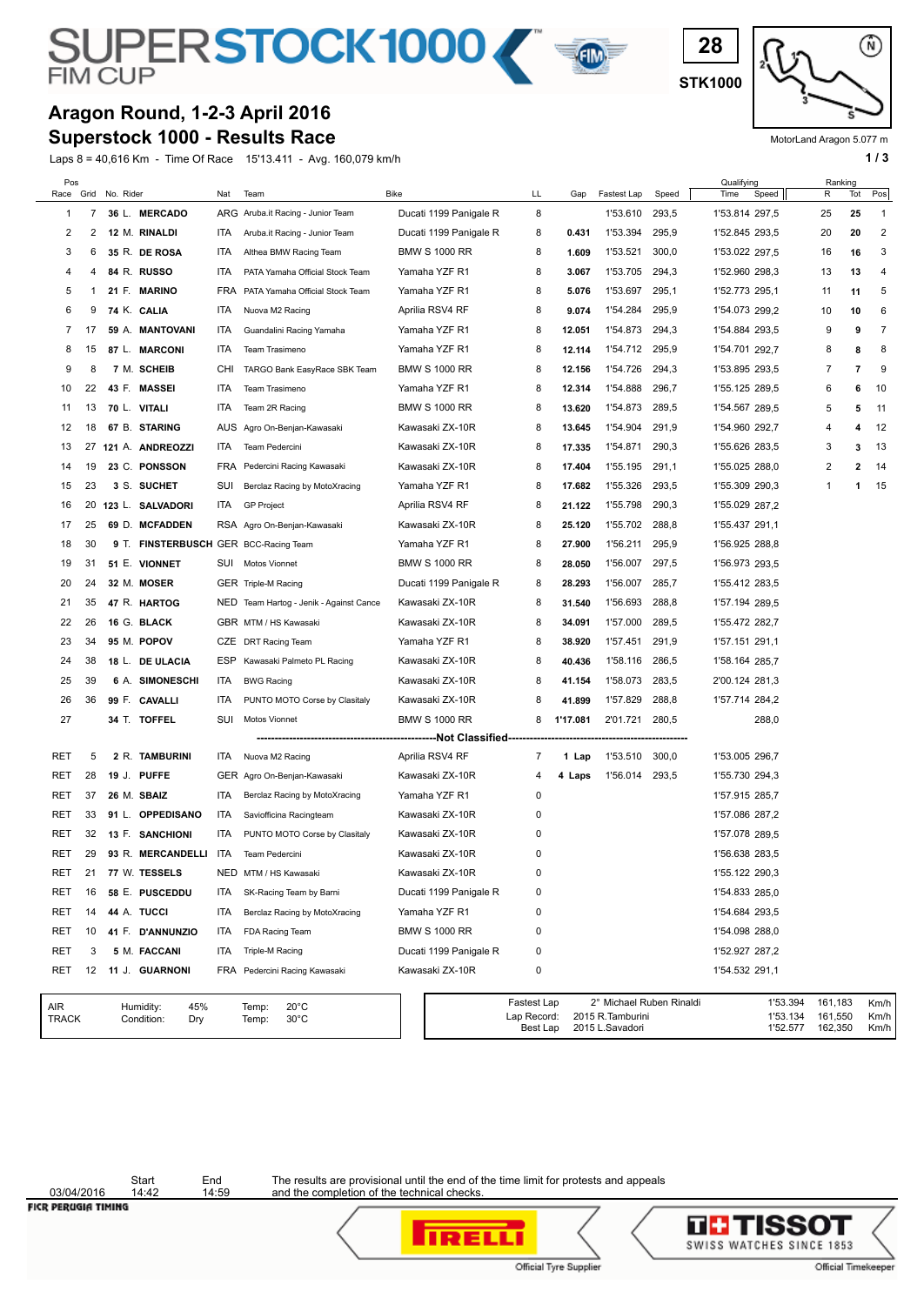



**STK1000**

**28**

## **Superstock 1000 - Results Race Aragon Round, 1-2-3 April 2016**

|                            | LAP LEADERS |    |      |       |
|----------------------------|-------------|----|------|-------|
| No. Rider                  | From        | To | Laps | Total |
| 36 L. MERCADO              |             | 5  | 5    |       |
| 12 M. RINALDI              | 6           | 6  | 1.   |       |
| <b>MERCADO</b><br>36<br>L. |             | 8  |      |       |

| TOTAL LEADER LAPS |
|-------------------|
| Jo Rider          |

- **36 L. MERCADO** 7  **12 M. RINALDI** 1
	-

Laps

The results are provisional until the end of the time limit for protests and appeals and the completion of the technical checks.



**IRELLI** 

Official Tyre Supplier





MotorLand Aragon 5.077 m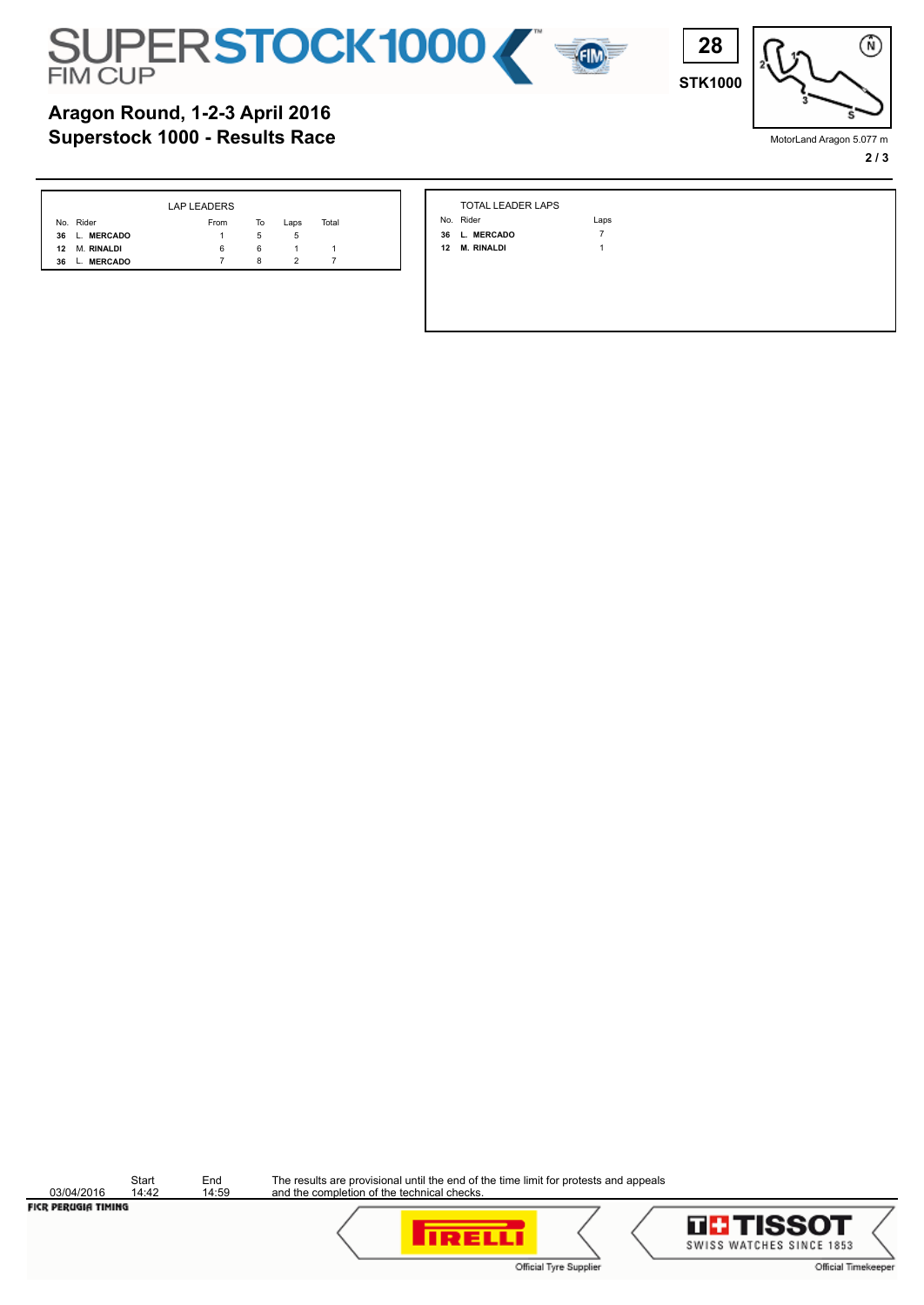



**STK1000**

**28**

渝

MotorLand Aragon 5.077 m **3 / 3**

RACE HIGHLIGHTS

| 14.37.17 | 5 Faccani   | Technical Problem - Turn 8          |
|----------|-------------|-------------------------------------|
| 14.39.06 |             | Warm-up Lap Start                   |
| 14.42.28 |             | Start                               |
| 14.43.44 | 11 Guarnoni | Technical Problem - Turn 13         |
| 14.44.56 |             | No Jump Start                       |
| 14.47.43 | 84 Russo    | On the Gravel - Re-Joined - Turn 16 |
| 14.51.06 | 19 Puffe    | Crashed - Rider OK - Turn 6         |
| 14.56.55 | 2 Tamburini | Crashed - Rider OK - Turn 15        |
| 14.59.05 |             | End Of Session                      |

03/04/2016

Start End<br>14:42 14:59

The results are provisional until the end of the time limit for protests and appeals and the completion of the technical checks.



**IRELLI** 

Official Tyre Supplier

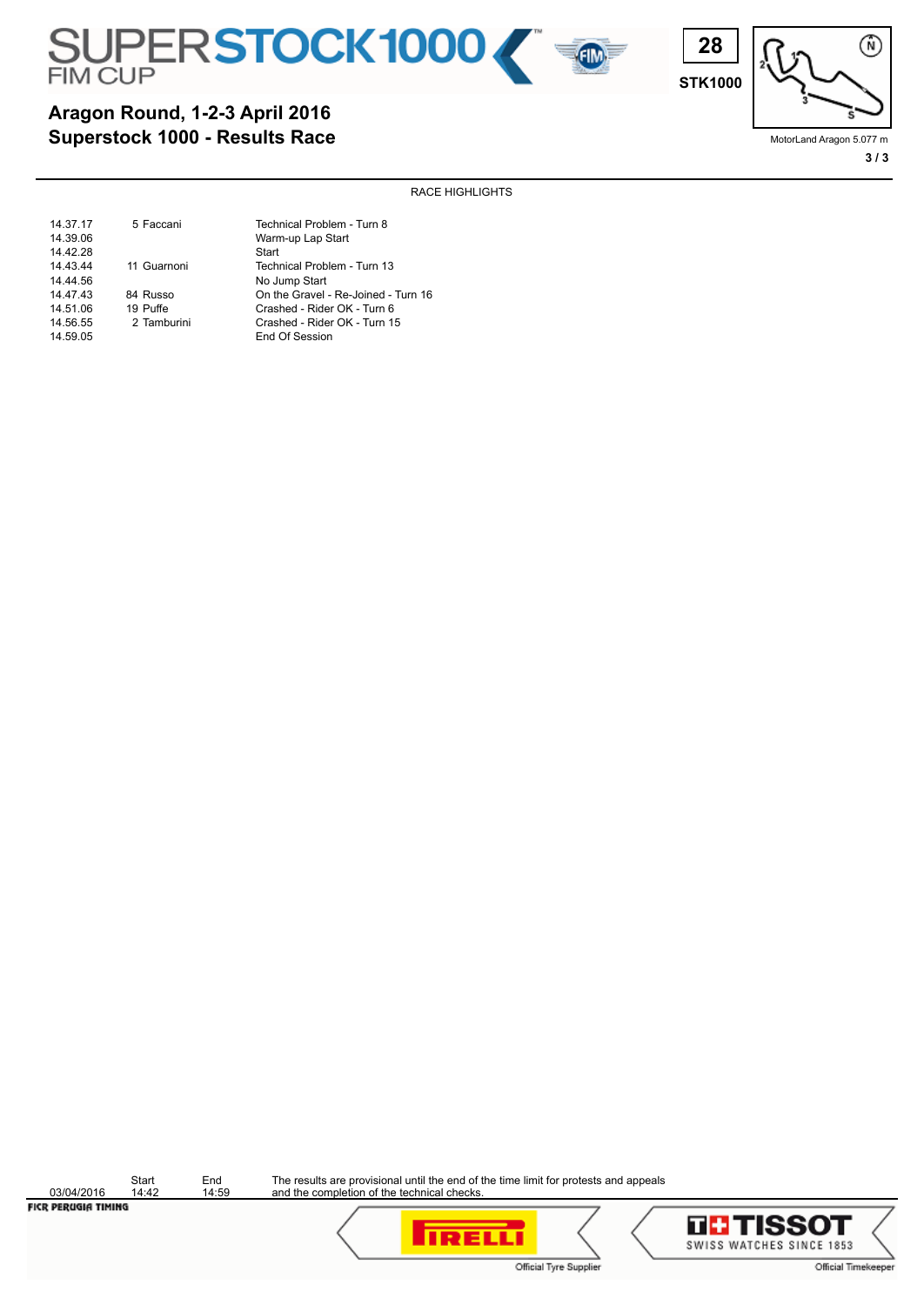



### **WIL Sport European Junior Cup - Results Race**

Laps 8 = 40,616 Km - Time Of Race 16'47.124 - Avg. 145,183 km/h **1 / 2 1 / 2** 







MotorLand Aragon 5.077 m

| Pos          |                                   |            |                                                           |       |                    |    |          |                |       | Qualifying    | Ranking        |                |                |
|--------------|-----------------------------------|------------|-----------------------------------------------------------|-------|--------------------|----|----------|----------------|-------|---------------|----------------|----------------|----------------|
| Grid<br>Race | No. Rider                         | Nat        | Team                                                      | Bike  | Class              | LL | Gap      | Fastest Lap    | Speed | Time<br>Speed | R              | Tot            | Pos            |
| $\mathbf{1}$ | 54 H. CABUK                       |            | TUR KNN54-TMF                                             | Honda |                    | 8  |          | 2'05.367       | 229,8 | 219,5         | 25             | 25             | $\mathbf{1}$   |
| 2            | 8 M. PEREZ                        | ESP        | Granshagen Racing Team                                    | Honda |                    | 8  | 1.699    | 2'05.643       | 226,4 | 216,0         | 20             | 20             | 2              |
| 3            | 84 P. GRASSIA                     | <b>ITA</b> | Chiodo Moto Racing                                        | Honda |                    | 8  | 1.768    | 2'05.353       | 223,6 | 216,4         | 16             | 16             | 3              |
| 4            | 95 G. DE GRUTTOLA                 | ITA        | SK-Racing Team                                            | Honda |                    | 8  | 1.775    | 2'05.031       | 225,0 | 220,9         | 13             | 13             | $\overline{4}$ |
| 5            | 38 H. SOOMER                      |            | EST Auto24Ring                                            | Honda |                    | 8  | 2.227    | 2'05.045       | 226,4 | 214,7         | 11             | 11             | 5              |
| 6            | 59 D. LAVILLE                     |            | FRA Team Laville Mi&Do                                    | Honda |                    | 8  | 8.739    | 2'05.670       | 225,0 | 216,9         | 10             | 10             | 6              |
| 7            | 94 R. BODIS                       |            | HUN H-Moto Team                                           | Honda |                    | 8  | 11.307   | 2'05.824       | 224,5 | 221,8         | 9              | 9              | $\overline{7}$ |
| 8            |                                   |            | 52 T. BEZUIDENHOUT RSA Into The Blue Diving-Costa del Sol | Honda |                    | 8  | 11.724   | 2'06.145       | 221,3 | 217,7         | 8              | 8              | 8              |
| 9            | 15 A. COPPOLA                     | ITA        | Chiodo Moto Racing                                        | Honda |                    | 8  | 12.624   | 2'05.761       | 223,6 | 217,3         | 7              | $\overline{7}$ | 9              |
| 10           | 20 D. LOUREIRO                    |            | RSA Family Fitness Racing                                 | Honda |                    | 8  | 14.692   | 2'06.332       | 222,7 | 215,1         | 6              | 6              | 10             |
| 11           | 48 M. CARBONERA                   | ITA        | SK-Racing Team                                            | Honda |                    | 8  | 19.623   | 2'07.213       | 223,1 | 215,1         | 5              | 5              | 11             |
| 12           | 18 A. MURLEY                      |            | GBR Alex Murley Racing                                    | Honda |                    | 8  | 26.005   | 2'07.665       | 227,8 | 219,1         | $\overline{4}$ | 4              | 12             |
| 13           | 45 D. KARAKOSTAS                  |            | GRE Karakostas Honda Saracakis                            | Honda |                    | 8  | 26.160   | 2'08.308       | 223,1 | 225,0         | 3              | 3              | 13             |
| 14           | 4 R. LECARPENTIER FRA RPA Academy |            |                                                           | Honda |                    | 8  | 26.927   | 2'07.593       | 228,3 | 217,7         | $\overline{2}$ | $\mathbf{z}$   | 14             |
| 15           | 21 A. BIDDLE                      |            | NZL Avalon Biddle Racing                                  | Honda | WOMEN <sub>8</sub> |    | 26.985   | 2'08.204       | 225,5 | 213,4         | 1              | 1              | 15             |
| 16           | 17 G. NODERER                     |            | <b>GER</b> Noderer Racing                                 | Honda |                    | 8  | 27.155   | 2'07.771       | 224,5 | 220,4         |                |                |                |
| 17           | 14 T. CLERC                       | SUI        | <b>Clerc Metal</b>                                        | Honda |                    | 8  | 36.590   | 2'09.134       | 222,7 | 216,9         |                |                |                |
| 18           | 9 C. LONDON                       |            | NZL Wil Sport                                             | Honda |                    | 8  | 44.138   | 2'10.497 219,5 |       | 220,4         |                |                |                |
| 19           | 80 A. ZETTI                       | <b>ITA</b> | Fullgas Rider Park                                        | Honda |                    | 8  | 44.623   | 2'07.342       | 223,1 | 223,1         |                |                |                |
| 20           | 12 B. BESTER                      |            | RSA HI-Tech Racing                                        | Honda |                    | 8  | 45.546   | 2'08.774       | 216,0 | 212,2         |                |                |                |
| 21           | 64 A. PAK                         |            | TUR KNN54-TMF                                             | Honda |                    | 8  | 47.081   | 2'09.346       | 217,3 | 219,5         |                |                |                |
| 22           | 11 R. PICCIUTO                    | ITA        | SK-Racing Team                                            | Honda |                    | 8  | 49.116   | 2'10.098       | 222,7 | 216,0         |                |                |                |
| 23           | 34 D. DRAYTON                     |            | GBR Team Bike Insurer-Drayton Racing                      | Honda |                    | 8  | 49.379   | 2'10.047       | 226,4 | 220,9         |                |                |                |
| 24           | 97 N. KARAKOSTAS                  |            | GRE Karakostas Honda Saracakis                            | Honda |                    | 8  | 49.855   | 2'10.169       | 220,0 | 220,0         |                |                |                |
| 25           | 88 F. PERIANE                     |            | ESP Honda Spain Atenea                                    | Honda |                    | 8  | 1'03.756 | 2'11.131       | 225,5 | 217,7         |                |                |                |
| 26           | 10 F. ERYILMAZ                    |            | TUR KNN54-TMF                                             | Honda |                    | 8  | 1'03.884 | 2'11.989       | 221,8 | 220,9         |                |                |                |
| 27           | 3 S. NESBITT                      |            | CAN Statoni Racing                                        | Honda | WOMEN 8            |    | 1'11.380 | 2'12.996       | 217,7 | 220,4         |                |                |                |
| 28           | <b>RODRIGUEZ</b><br>99 L.         | SUI        | Laura #99 Racing Team                                     | Honda | WOMEN 8            |    | 1'27.319 | 2'14.809       | 220,0 | 219,1         |                |                |                |
| 29           | 19 D. GOPHER                      | <b>ISR</b> | Wolf Racing Team                                          | Honda |                    | 8  | 1'30.875 | 2'15.693       | 210,5 | 210,1         |                |                |                |
| 30           | 27 V. KIS                         |            | HUN H-Moto Team                                           | Honda | WOMEN 8            |    | 1'30.924 | 2'15.608       | 220,4 | 219,1         |                |                |                |
| 31           | 2 A. KOVALENKO                    |            | EST AK Racing                                             | Honda | WOMEN 8            |    | 1'31.023 | 2'14.915       | 223,6 | 222,2         |                |                |                |
| 32           | 91 N. LYNCH                       | IRL        | <b>Medlar Racing</b>                                      | Honda | WOMEN 8            |    | 1'33.769 | 2'15.066       | 220,4 | 213,0         |                |                |                |
| 33           | 23 C. OAKLAND                     |            | GBR DF Racing                                             | Honda | WOMEN 8            |    | 1'42.165 | 2'12.595 216,9 |       | 218,2         |                |                |                |
|              |                                   |            |                                                           |       |                    |    |          |                |       |               |                |                |                |

| AIR<br>Humidity:<br><b>TRACK</b><br>Condition: | 46%<br>Drv | Temp:<br>Temp: | $20^{\circ}$ C<br>$30^{\circ}$ C |  |  |
|------------------------------------------------|------------|----------------|----------------------------------|--|--|
|------------------------------------------------|------------|----------------|----------------------------------|--|--|

|    |             | <b>LAP LEADERS</b> |    |      |       |
|----|-------------|--------------------|----|------|-------|
|    | No. Rider   | From               | To | Laps | Total |
|    | 54 H. CABUK |                    |    |      |       |
|    | 8 M. PEREZ  | 2                  |    |      |       |
| 54 | H. CABUK    | 3                  | 8  | ĥ    |       |

| Temp:<br>Temp: | $20^{\circ}$ C<br>$30^{\circ}$ C |       | Fastest Lap<br>Lap Record:<br>Best Lap | 4° Giuseppe De Gruttola<br>2015 M.Ciprietti<br>2015 M.Perez | 2'05.031<br>2'05.193<br>2'03.887 | 146,181<br>145,990<br>147,530 | Km/h<br>Km/h<br>Km/h |
|----------------|----------------------------------|-------|----------------------------------------|-------------------------------------------------------------|----------------------------------|-------------------------------|----------------------|
|                |                                  |       | <b>TOTAL LEADER LAPS</b>               |                                                             |                                  |                               |                      |
| To             | Laps                             | Total | No. Rider                              | Laps                                                        |                                  |                               |                      |
|                |                                  |       | 54 H. CABUK                            |                                                             |                                  |                               |                      |
| $\overline{2}$ |                                  |       | <b>M. PEREZ</b><br>8                   |                                                             |                                  |                               |                      |
| 8              | 6                                |       |                                        |                                                             |                                  |                               |                      |
|                |                                  |       |                                        |                                                             |                                  |                               |                      |
|                |                                  |       |                                        |                                                             |                                  |                               |                      |

03/04/2016<br>FICR PERUGIA TIMING

Start End<br>15:26 15:44

The results are provisional until the end of the time limit for protests and appeals and the completion of the technical checks.

**IRELLI**